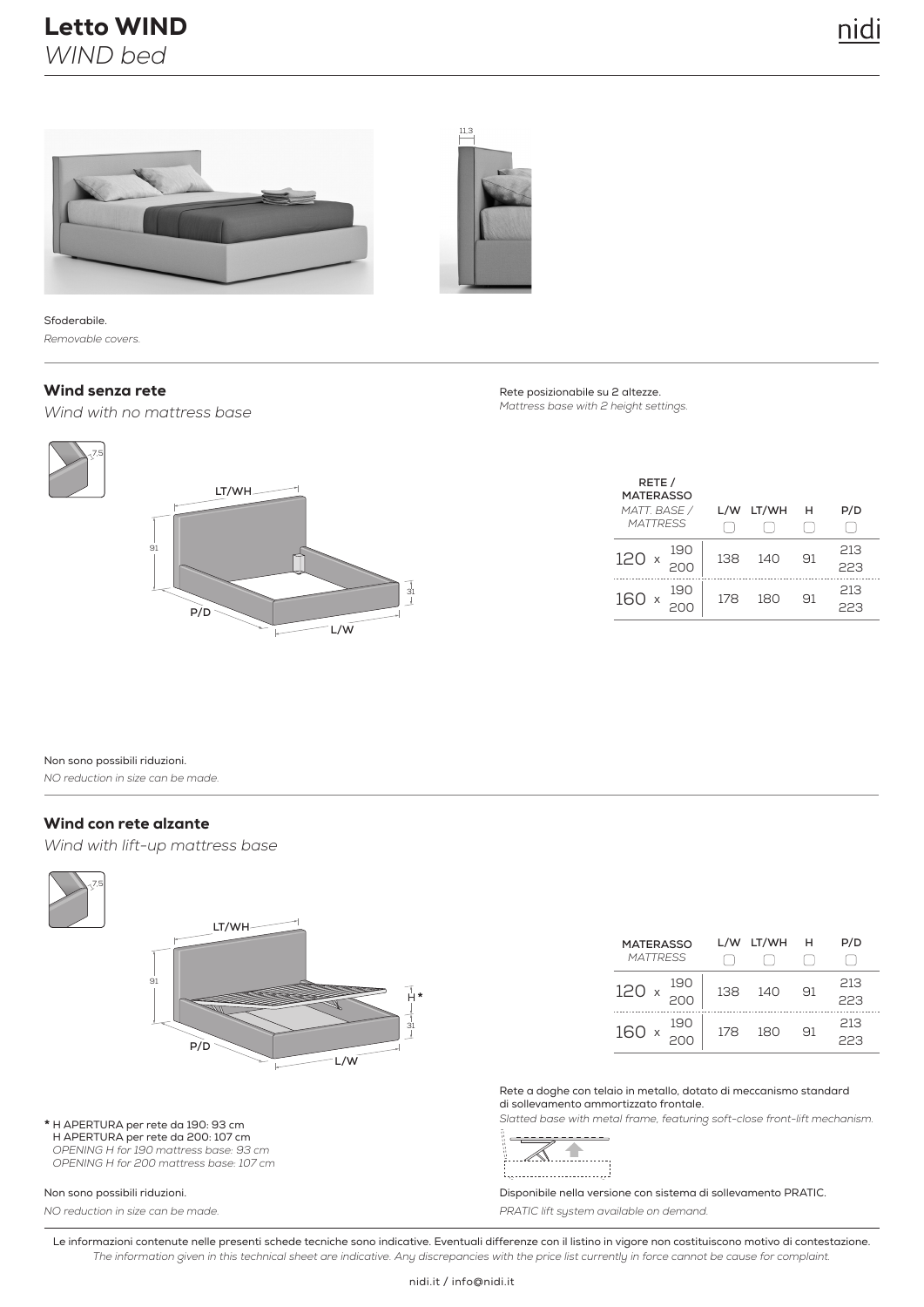# Rete a doghe

*Slatted mattress base*

Letto WIND

*WIND bed*



Rete con profilo in acciaio 4,1x3,9 cm arrotondato, verniciato a polveri atossiche. *Mattress base with 4,1x3,9 cm steel frame with rounded corners and non-toxic powder coating.* 

Doghe a listelli in multistrato di faggio da 6,8x0,8 cm in classe E1. *Laminated beech slats measuring 6,8x0,8 cm, E1 rating.*

Portadoghe rigido in plastica. *Rigid plastic slat holder.*







One-piece mattress base.

#### Materasso ortopedico

*Orthopaedic mattress*

| Mα  |
|-----|
| And |
| Tra |
| Qui |
| Box |
| Sid |
|     |

iterasso a molle anatomico. *Anatomical sprung mattress.*

Ipuntato con rivestimento in cotone 100%.

*Quilted with 100% cotton cover.*

Boxature laterali e fascia perimetrale trapuntata con rivestimento in cotone 100%. *Side boxing and quilted edges with 100% cotton cover.*

Prodotto consolidato che favorisce una buona traspirazione. *Proven product that encourages good breathability.*



#### Materasso ortopedico ignifugo

*Fire-retardant orthopaedic mattress*



Materasso a molle anatomico. *Anatomical sprung mattress.*

Trapuntato con rivestimento in cotone 100%. *Quilted with 100% cotton cover.*

Boxature laterali e fascia perimetrale trapuntata con rivestimento ignifugo. *Side boxing and quilted edges with fire-retardant cover.*

Prodotto consolidato che favorisce una buona traspirazione.

*Proven product that encourages good breathability.*

Ignifugo.





Le informazioni contenute nelle presenti schede tecniche sono indicative. Eventuali differenze con il listino in vigore non costituiscono motivo di contestazione. *The information given in this technical sheet are indicative. Any discrepancies with the price list currently in force cannot be cause for complaint.*